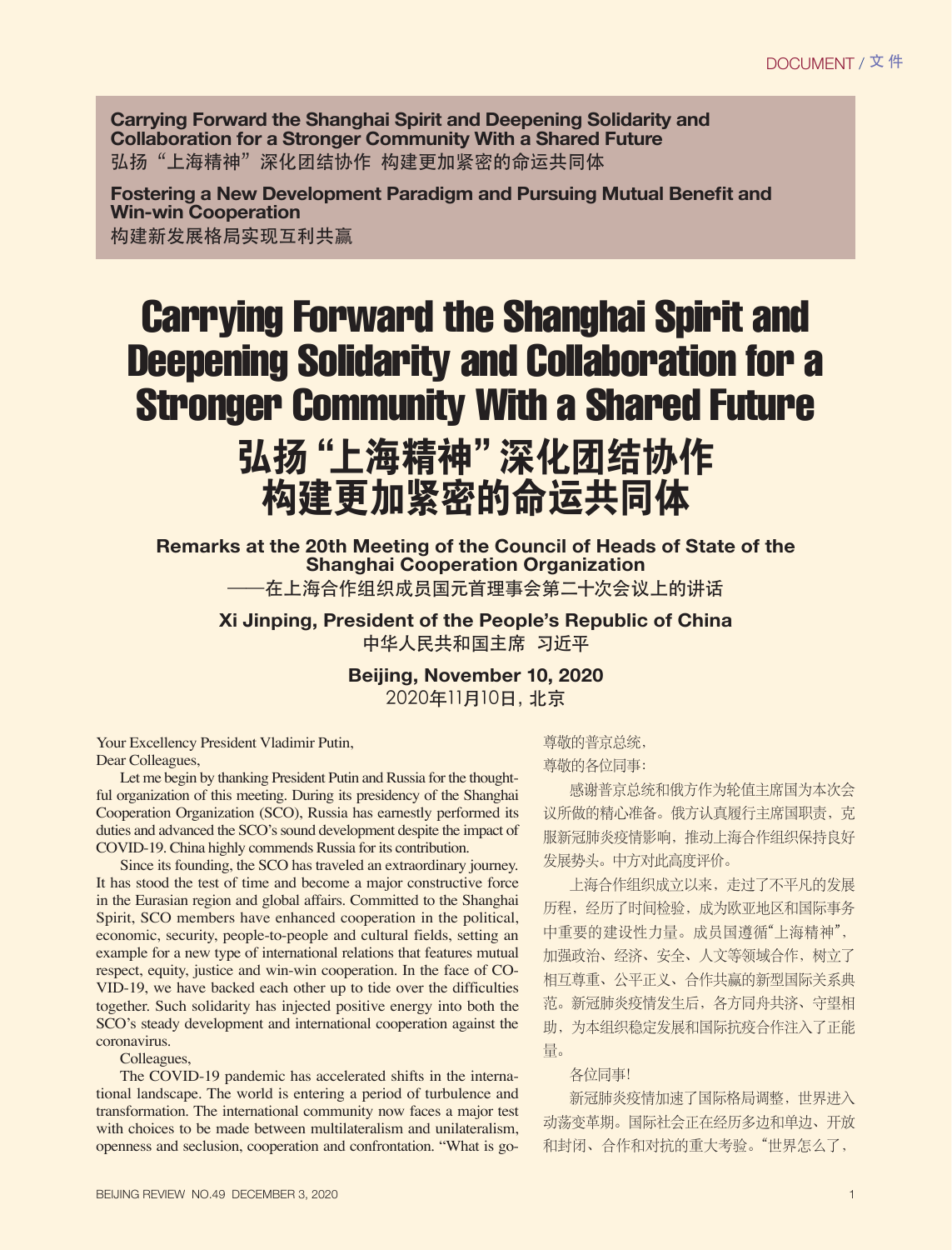ing on with the world?" "What shall we do about it?" —These are the questions awaiting answers from the people of our time.

Ancient Chinese teachings tell us that "men of insight see the trend, while men of wisdom ride it". Humanity lives in a global village where the interests and destinies of all countries are intertwined. People across the world increasingly yearn for a better life. The trend toward peace, development, cooperation and mutual benefit is unstoppable. History has proven and will continue to prove that good-neighborliness will prevail over a beggar-thy-neighbor approach, mutually beneficial cooperation will replace zero-sum game, and multilateralism will win over unilateralism.

In the current circumstances, the SCO is required to carry forward the Shanghai Spirit and deepen solidarity and collaboration. Together, we will contribute more to the stability and development of countries in the region and take more steps toward building a community with a shared future for mankind.

First, we need to step up anti-epidemic cooperation and build a community of health for us all. Right now, COVID-19 is still presenting an ongoing threat. To fight the virus that respects no borders, we must take up the most powerful weapon of solidarity and cooperation, and rise up to the most imperative task of saving people's lives.

We need to strengthen our joint response to COVID-19, support each other's containment efforts, and uphold regional and global public health security. We need to support the World Health Organization's crucial leadership role, oppose attempts to politicize the pandemic or mislabel the coronavirus, and jointly resist any "political virus". We need to put the SCO's health cooperation mechanisms into full use, and deepen exchanges and cooperation in epidemic monitoring, scientific research, and disease control and treatment. China proposes that hotline contacts be created between SCO members' centers for disease control (CDCs) for timely updates on cross-border transmission of communicable diseases. The unique value and important role of traditional medicine has been highlighted in the battle against COVID-19, and we need to continue to hold the SCO Forum on Traditional Medicine to deepen exchanges and mutual learning in this field. Vaccines play a vital role in defeating the virus. China has joined the COVAX facility, and will actively consider SCO countries' need for vaccines to help protect people's safety and health in our countries.

Second, we need to safeguard security and stability and build a community of security for us all. Security and stability are the number one precondition for a country's development, and thus concern the core interests of all countries. We need to act on the vision of common, comprehensive, cooperative and sustainable security, address all forms of threats and challenges effectively, and foster a sound security environment in our region.

We need to firmly support countries concerned in their law-based efforts to steadily advance major domestic political agenda, firmly support countries in safeguarding political security and social stability, and firmly oppose interference by external forces in the domestic affairs of SCO members under whatever pretexts. We need to deepen solidarity and mutual trust, and resolve disputes and differences through dialogue and consultation, in order to cement the political foundation for SCO development. It is important that we forestall terrorist, separatist and extremist attempts to exploit the pandemic for disruption, curb the proliferation of drugs, crack down on Internetbased propagation of extremist ideology, and deepen SCO members' law-enforcement cooperation. It is important that we uphold biosecurity, data security and outer-space security, and engage in active communication and dialogue in this field. China has launched the Global Initiative on Data Security, which aims to galvanize efforts to shape a peaceful, secure, open, cooperative and orderly cyberspace. 我们怎么办"成为时代之间。

"察势者明, 趋势者智。"人类生活在同一个 地球村, 各国利益休戚与共、命运紧密相连。各国 入民对美好生活的向往更加强烈,和平、发展、合 作、共赢的时代潮流不可阻挡。历史已经并将继续 证明, 睦邻友好必将超越以邻为壑, 互利合作必将 取代零和博弈,多边主义必将战胜单边主义。

当前形势下,上海合作组织要弘扬"上海精 神",深化团结协作,为地区国家稳定和发展作出 更大贡献,为推动构建人类命运共同体作出更多实 践探索。

第一,加强抗疫合作,构建卫生健康共同体。 新冠肺炎疫情仍在持续蔓延。病毒不分国界, 团结 合作是抗击疫情最有力的武器,全力挽救生命是当 务之急。

我们要加强各国联防联控, 支持彼此抗疫努 力, 维护地区和全球公共卫生安全。要支持世界卫 生组织发挥关键领导作用,反对将疫情政治化、病 毒标签化,共同抵制"政治病毒"。要用好本组织 卫生领域合作机制, 深化疫情监测、科研攻关、疾 病防治等领域交流合作。中方倡议成员国疾控中心 设立热线联系,及时通报跨境传染病信息。传统医 学在抗击疫情中显示出独特价值和重要作用。我们 要继续办好本组织传统医学论坛,深化交流互鉴。 疫苗对人类战胜疫情至关重要。中方已经加入"全 球新冠肺炎疫苗实施计划", 愿积极考虑本组织国 家疫苗需求, 支持各国保护人民生命安全和身体健 康。

第二, 维护安全和稳定, 构建安全共同体。安 全和稳定是国家发展的首要前提,关乎各国核心利 益。我们要遵循共同、综合、合作、可持续的安全 观, 有效应对各类威胁和挑战, 营造良好地区安全 环境。

我们要坚定支持有关国家依法平稳推讲重大国 内政治议程, 坚定支持各国维护政治安全和社会稳 定,坚决反对外部势力以任何借口干涉成员国内 政。要深化团结互信,坚持通过对话和协商化解矛 盾和分歧, 巩固本组织发展政治基础。要严防"三 股势力"借疫生乱, 遏制毒品泛滥趋势, 打击极端 主义思想通过互联网传播, 提升成员国执法安全合 作水平。要重视维护生物安全、数据安全、外空安 全, 积极开展沟通和对话。中方发起"全球数据 安全倡议",旨在共同构建和平、安全、开放、合 作、有序的网络空间, 欢迎各方参与。阿富汗局势